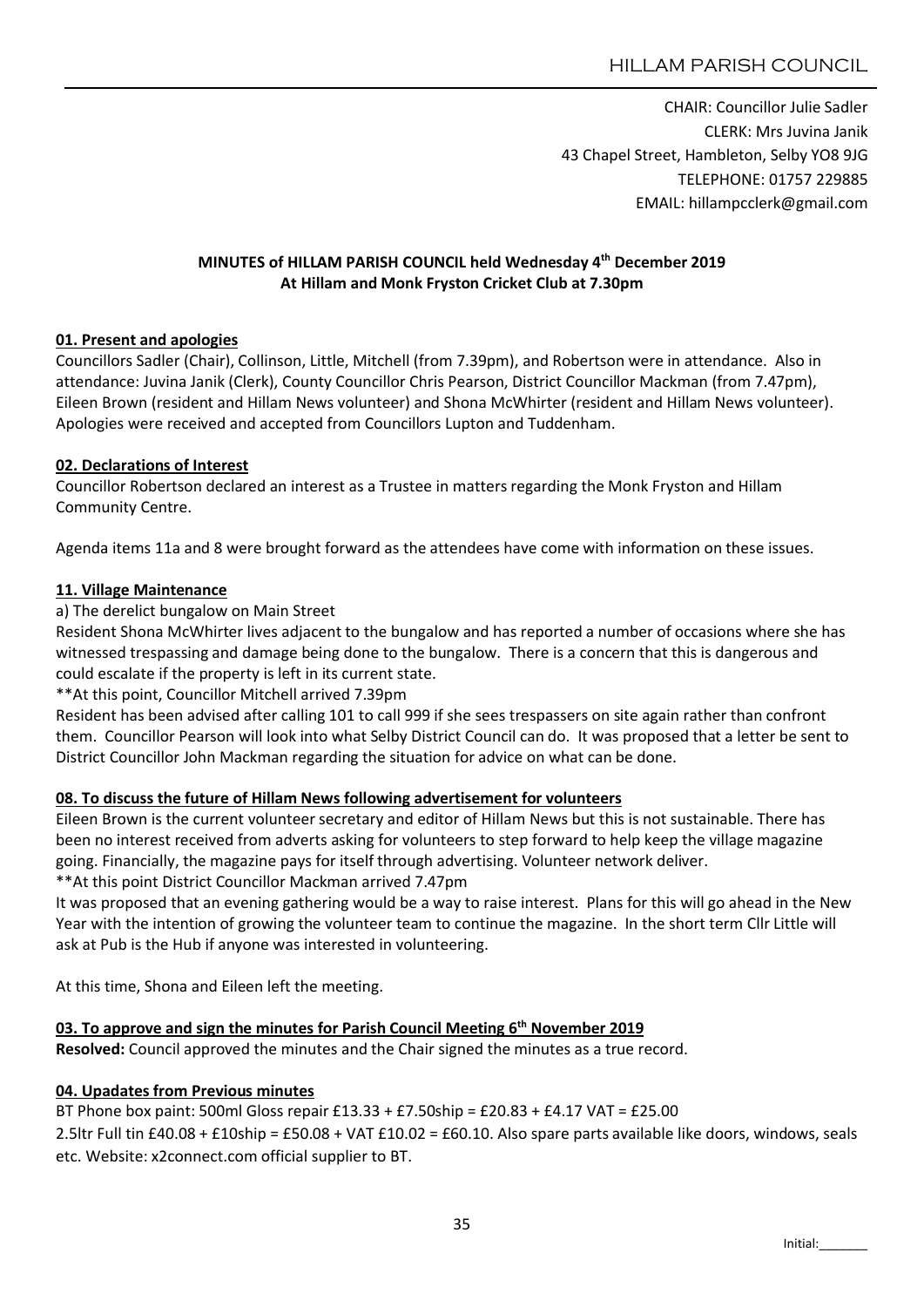Valuation: Richard Waring aiming to carry it out next week, clerk has asked to be informed so that a councillor can meet him at location.

New treasurer for the HMFCC is Keith Ward, he will be dealing with the invoices for PC hall hire

Public are invited to have their say on the following: Selby Local Plan - draft Statement of Community Involvement – November 2019

A new draft Statement of Community Involvement document is now available for your comments. The draft Statement of Community Involvement sets out how you can be involved in planning matters in the District of Selby. The draft Statement of Community Involvement is accompanied by an Equalities Monitoring Assessment. You can download and view both documents from the Council website at: https://www.selby.gov.uk/statement-communityinvolvement-sci. If you want to make comments on either of these documents, please download and complete the comment form also available on the Council website. Please ensure that the Council receives your comments by 5.00pm on Wednesday 15 January 2020:

- by email to: localplan@selby.gov.uk
- · or by post by writing to:

Planning Policy Team, Selby District Council, Civic Centre, Doncaster Road, Selby YO8 9FT

All responses received by 5.00pm on 15 January 2020 will be considered when producing the final version of the document. Comments received will be published on the Council's website. Resolved: Clerk to publicise on website and via Hillam News Facebook

The National Association of Local Councils has notified us that the Home Office has issued a new consultation on strengthening police powers to tackle unauthorised encampments. Comments deadline is Wednesday 19 February 2020. Resolved: Link to be shared to councillors and this will be added to February Agenda

Grass Cutting Payment will be paid in January - £279.23 remains the same.

Yorkshire Water: Re Flooding on Chapel. "I can see we have been out in the past several times. We currently have some outstanding work to remove silt from the sewer and also carry out some CCTV on the main sewer in the highway." The problem is under investigation and we await the outcome.

### 05. Finance Report:

a) Clerk has not brought the most recent Bank Statement, this will be scanned and forwarded to Councillors following the meeting. The reconciliation has been done but the statement is needed to confirm the reconciled balance. Resolved: The bank reconciliation for November was approved pending the confirmation of the bank balance on the statement, on receipt of this it will be signed once the Chair has completed the necessary checks.

| <b>COMMUNITY ACC:</b>    |   |           |                                                                                      |   |             |  |
|--------------------------|---|-----------|--------------------------------------------------------------------------------------|---|-------------|--|
| <b>CASHBOOK OPENING</b>  |   |           | NB: £1460.66 is ring-fenced grant for                                                |   |             |  |
| <b>BALANCE: 25.10.19</b> | £ | 22,560.59 | website and £500 is ring fenced for pump<br>maintenance gifted by Hillam Historians. |   |             |  |
| <b>NOV 19 RECEIPTS</b>   | £ |           |                                                                                      |   |             |  |
| <b>NOV 19 PAYMENTS</b>   | £ | 2.014.49  |                                                                                      |   |             |  |
| <b>CASHBOOK CLOSING</b>  | £ |           | <b>BANK STATEMENT</b>                                                                |   |             |  |
| <b>BALANCE: 22.11.19</b> |   | 20,546.10 | <b>BALANCE: 22.11.19</b>                                                             |   | £ 22,451.72 |  |
| Difference between       | £ | 1,905.62  | <b>O/S 704 MFHCA</b>                                                                 | £ | 250.00      |  |
| Statement and Cashbook:  |   |           | O/S 709 PARKIN                                                                       | £ | 325.00      |  |
|                          |   |           | O/S 710 BURIAL PRECEPT                                                               | £ | 1,078.62    |  |
|                          |   |           | 0/S 711 CHT                                                                          | £ | 252.00      |  |
|                          |   |           | Reconciled £ 20,546.10                                                               |   |             |  |

| RESERVE ACC CASHBOOK                          |                                  |  |                                                          |  |  |
|-----------------------------------------------|----------------------------------|--|----------------------------------------------------------|--|--|
| <b>OPENING</b><br><b>BALANCE:</b><br>25.10.19 |                                  |  | <b>CLOSING</b><br>RECEIPTS PAYMENTS BALANCE:<br>25.11.19 |  |  |
| 1,228.99                                      | f                                |  | £ 1.228.99                                               |  |  |
|                                               |                                  |  |                                                          |  |  |
|                                               | BANK STATEMENT BALANCE: 25.11.19 |  | 1.228.99                                                 |  |  |

 $\overline{\phantom{a}}$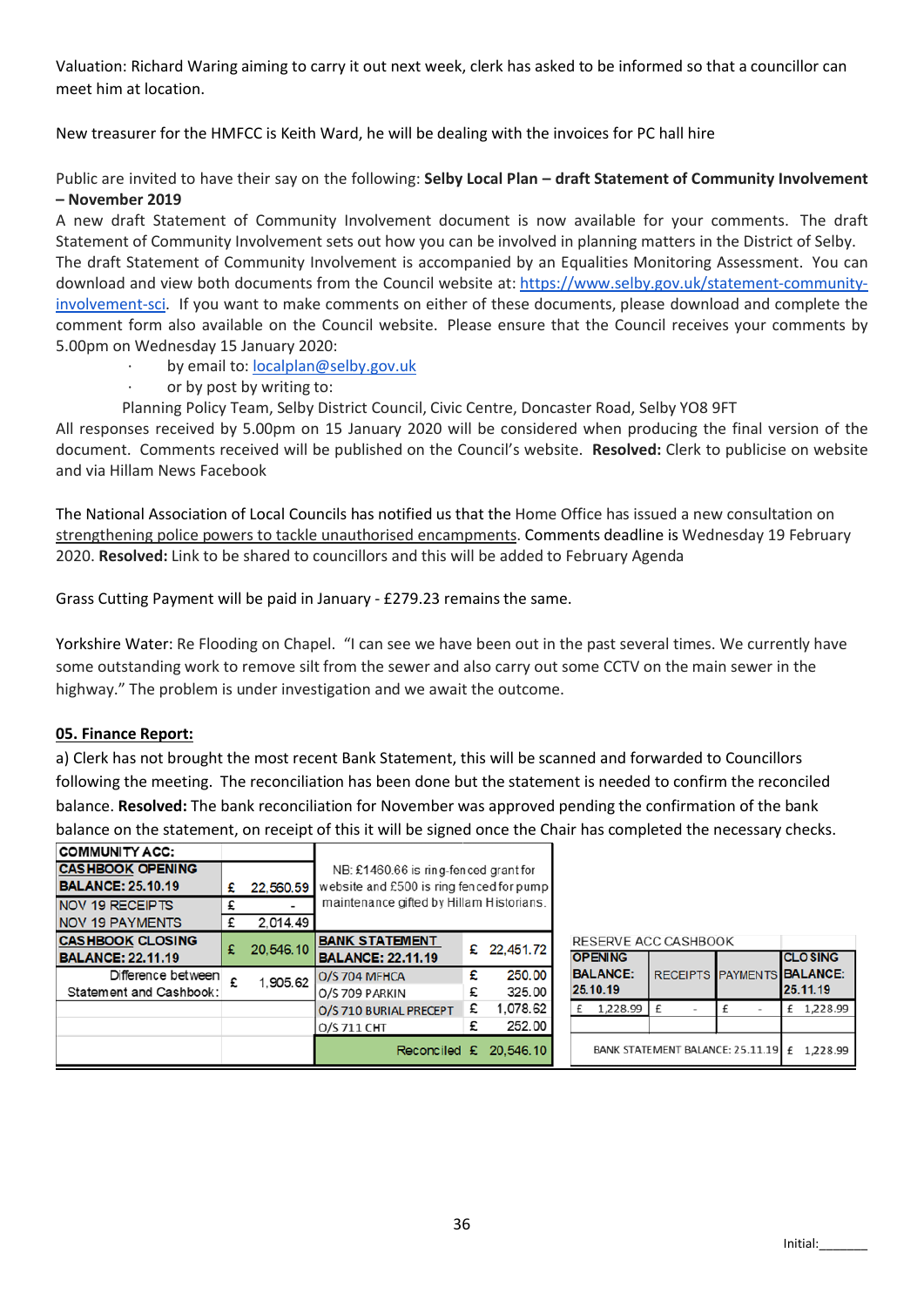### b) To agree and approve invoices to be paid in NOVEMBER

Resolved: Invoices checked and cheques to be signed at meeting close.

# 06. To discuss and approve the Precept Demand based on the November budget review

Following a discussion regarding the projects

planned for the 2020-2021 year it was proposed by

Councillor Robertson that a 2% increase be requested from Selby District Council, the equivalent of 87p per household for the year. This was seconded by Cllr Little. Resolved: All were in favour. Clerk will complete the necessary forms and the Chair will sign the demand. Clerk is to also contact NYCC regarding a change to LED throughout the Parish –owned lamps, what change it may have on the MPAN number and resulting effect it may have on the electricity bill.

# 07. To consider correspondence from resident regarding speeding on Hillam Lane

Councillors heard the original email and discussed the problem. District Cllr Pearson has an 'Environmental Budget' that can be applied for to go towards signage, he will talk to NYCC regarding what signage could go up and be paid for by this grant. Signage can still go up on Private Land if NYCC do not approve signage on the Highway itself. The following course of action was proposed by Cllr Robertson and seconded by Cllr Little:

- Clerk to contact the police to request a visible presence at that site as an immediate reminder to motorists
- Clerk will request a quote from Print Plus Ltd (who manufactured the Austfield Road signs) for 8 of the Pedestrian/Cyclist signs used on Austfield Lane
- Burton Salmon clerk to be contacted to see if a joint effort would be effective, reminding motorists at both ends of Hillam Lane.

### Resolved: All Councillors in favour. Clerk to follow up the actions.

08. This item was discussed earlier in the meeting

### 09. To discuss the future of the Cross Keys

Current Landlords leave on 13th January, and there are new proprietors ready to take over the running of the establishment. Positive outcome as the pub is widely thought of as a hub for the village and important to the community.

\*\* At this point County Councillor Pearson left the meeting, 8.43pm

## 10. Planning

a) Applications:

- i) 2019/1137/HPA Proposed dormer over garage at Parkview, Hillam Common Lane. Resolved: No observations
- ii) 2019/1164/HPA Proposed erection of rear flat roof extension and new side window at 8 Bedfords Fold. Resolved: No observations
- iii) 2019/1176/TPO Application for consent to crown reduce 2No. Sycamore trees by 30% covered by TPO 5/1994. Resolved: No observations.

b) Notices of decision:

- i. 2019/0768/HPA 2 storey side extension at Applegarth Cottage, Main Street Granted
- ii. 2019/0757/OUT Outline application for demolition of existing buildings on site and erection of one detached dwelling at Greystones, Chapel Street - Granted

### 11. Village maintenance:

a) This item was discussed earlier in the meeting, but Cllr Mackman was able to add that a letter should be sent to Housing Operations at Selby District Council to raise awareness and request maintenance is carried out

|     | Payee                                        | <b>Details</b>                                                    |              | <b>TOTAL COST</b> |   | <b>VAT: To</b><br><b>Redaim</b> |
|-----|----------------------------------------------|-------------------------------------------------------------------|--------------|-------------------|---|---------------------------------|
|     | 717 JUVINA JANIK                             | Clerk Salary NOV 2019                                             | £            |                   |   |                                 |
| 718 | <b>MF PAROCHIAL</b><br><b>CHURCH COUNCIL</b> | <b>LIGHT SPONSORSHIP</b>                                          | £            | 35.00             |   |                                 |
|     | 719 MONK FRYSTON PC                          | SHARED PATH CUT 2018 £70<br>SHARED PATH CUT 2019 £80              | f            | 150.00            |   |                                 |
|     | 720 JUVINA JANIK                             | <b>BOOK 6 1ST CLASS STAMPS</b><br><b>BOOK 12 2ND CLASS STAMPS</b> | f            | 11.52             |   |                                 |
|     |                                              | TOTAL DECEMBER SPENDE                                             |              | 423.04            | £ |                                 |
|     |                                              | TOTAL 2019-20 ANNUAL SPEND                                        | $\mathbf{f}$ | 423.04            | £ |                                 |